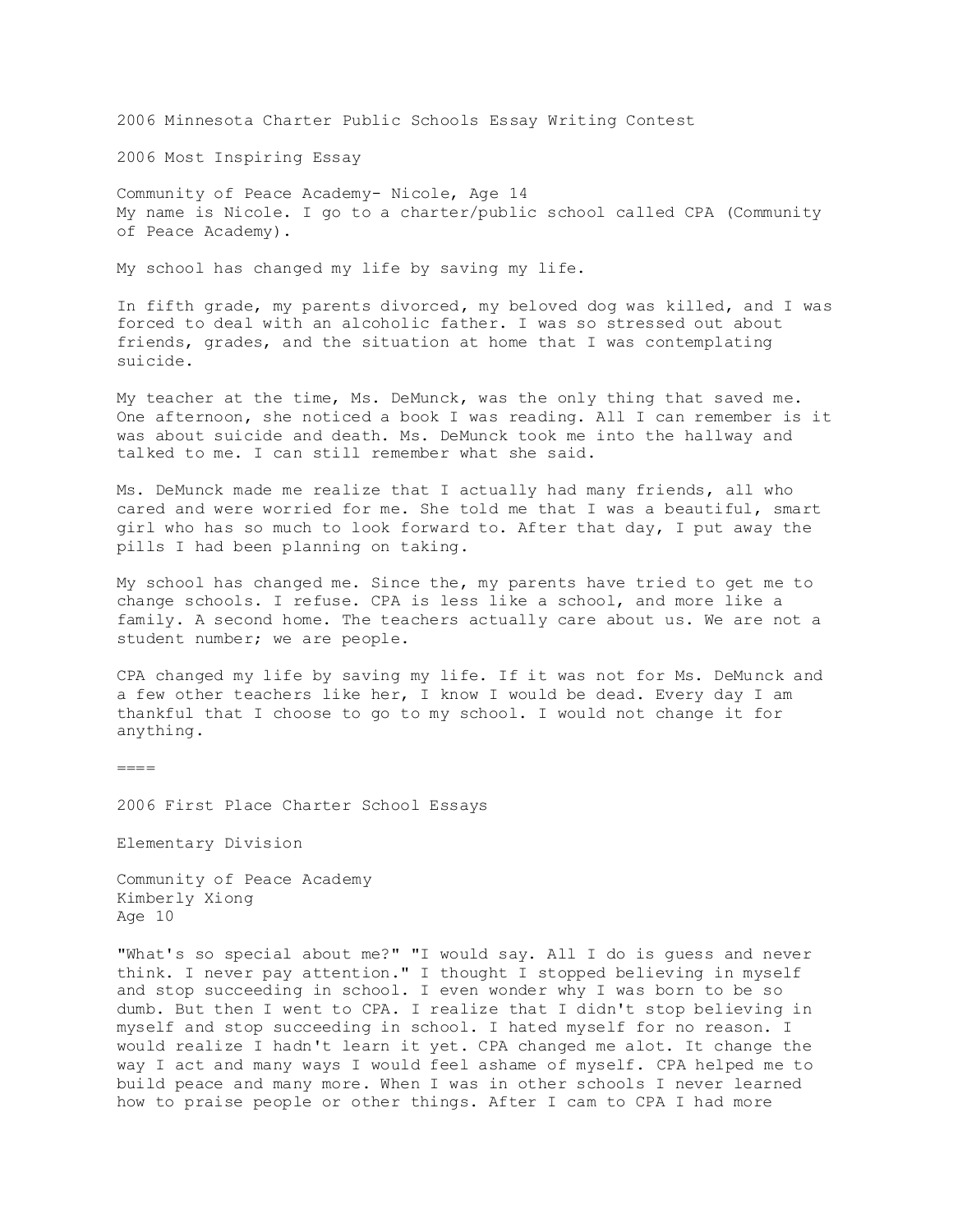confidents in me. I try my best to succeed and be strong in everything I do. CPA has supporting grownups that will help you. If you were a kid like me just be yourself and try everything I did. Go to CPA. Don't worry, It will change your life.

Middle School Division

The Best of St. Croix Preparatory Academy Drew Elizabeth Maakestad Age 12

How would it feel to get up in the morning with a pit in your stomach because you don't want to go to school? Well, I sure don't know how that feels, because when I wake up in the morning, I can't wait to go to school! I usually ride the bus in the morning and talk with my friend Ollie. When I get off the bus I am happily greeted by the executive director, Mr. Gutierrez, and my middle school principal Mr. Kees. I usually get either a high five, a nice big hug, or a meaningful personal question about my life. There aren't many directors I know who stand outside until every student has been greeted as they walk into school. After a warm welcome from Mr. Gutierrez, and Mr. Kees I can look forward to seeing my friends when I walk through St. Croix Preparatory Academy's doors and around the corner to my cubbie.

This is my first year at St. Croix Prep, and for a new student it is usually hard to make friends easily. When I came to this school everyone welcomed me into the community and I felt as if I had known them forever.

I would encourage my friends to go to Saint Croix Prep because the teachers give each student individual attention so that they can learn to their greatest ability. The teachers make everyone feel smart and capable of achieving anything one wishes. I feel comfortable around the teachers, and know they are open to new ideas. They are there for students to come to with open arms and a kind word.

Another thing that makes St. Croix Prep the great place that it is, is I feel there aren't any problems with clicks or mean children. All the students are nice to one another and are interested in learning and becoming as bright as they can be. One thing that stands out to me as a student at Saint Croix Prep is that it doesn't matter if you aren't the smartest kid in your grade, the teachers make you feel bright and capable no matter what!

I wouldn't wish to be at any other school than St.Croix Prep. It's the place for me and every day I learn something new. Being a new student can be hard, not at St. Croix Prep, the teachers and classmates make it easy and enjoyable.

I will never have to be a student who can't wait until school is over and is counting the hours, minutes, and seconds until it is time to go. When I leave school every day, I can look forward to coming back to a great learning environment, the next day.

High School Division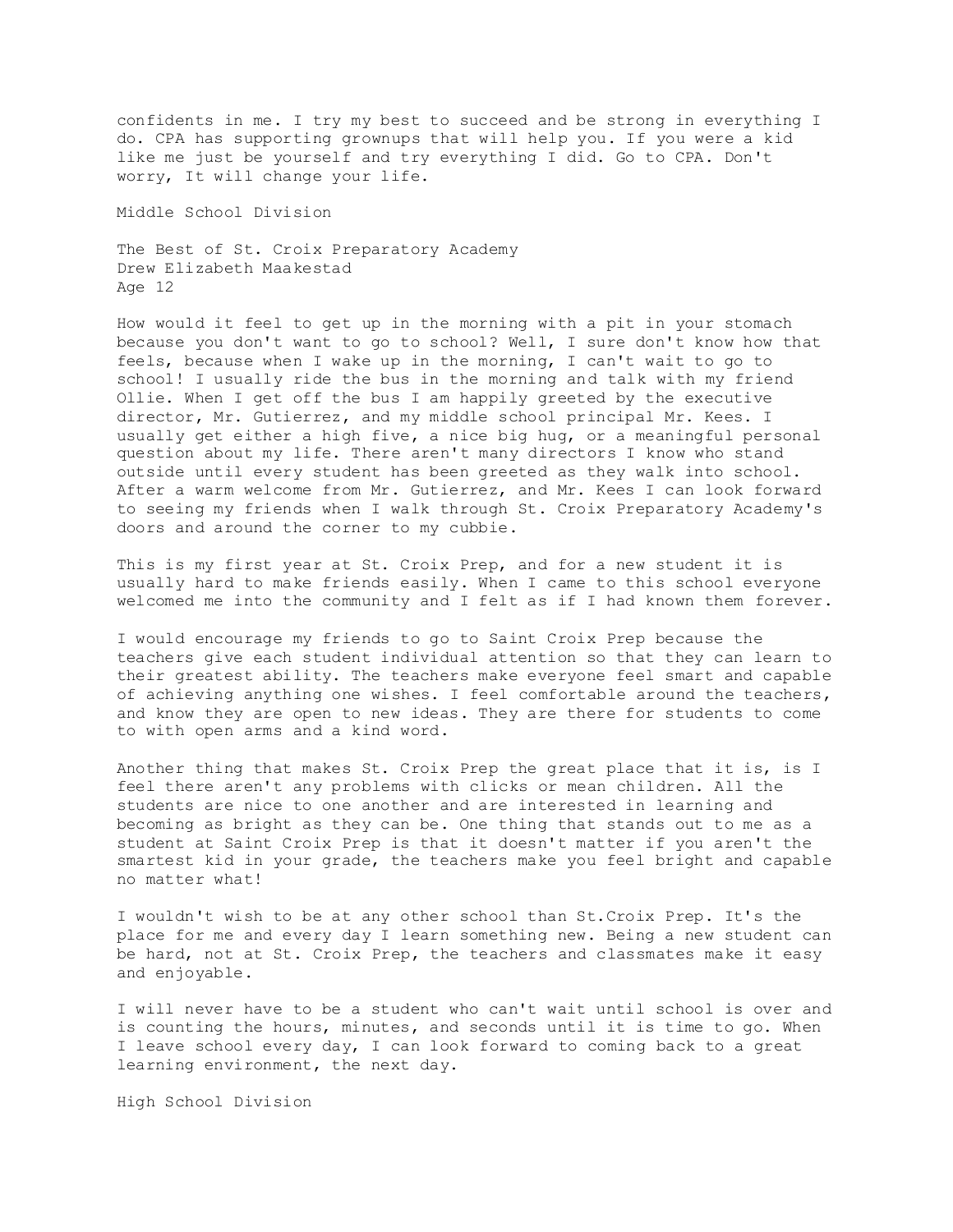New Century Charter School Kayla Bailey Age 16

If I were to encourage a friend to attend my school, I would do so because my school is comfortable, personal, and up-to-date.

In my school, you can be friends with people that you wouldn't normally associate with in the regular public school. The people here all know each other, even if they're not close friends. To have this at a district high school is close to impossible; Even if they did know each other, not everyone would be treated with the amount of respect that other kids are shown at New Century. At NCCS, there's no worry about not fitting in with certain people. There is always a place where you feel safe and comfortable.

The teachers that I currently have are probably the best that I've had yet. You never have to worry about asking questions about a class or even wanting to get an update on your trans-script. Students don't need to wait until the end of the trimester, or even mid-terms to find out how well they are doing overall.

Teachers talk with you about how you can excel, and what classes will bring you to your goal. I'm speaking in terms of in-school, or even out of school. One of our social studies teachers goes exercising with a couple of her students to help keep themselves in shape. However, she wasn't the one who established the event, the student was. The student felt so at-ease with the teacher and had a feeling of personal well-being that she wanted to be with her teacher outside of the regular class room. In any other school, I haven't heard of something like this. I try explaining this to my friends who attend District #423, but they just can't grasp why any student would actually be willing to spend free time with a staff member of their school. It's truly so unique and fun here that it inspires students to do better in and out of school. I believe it's because of all the personal attention that each student gets that really helps them to thrive.

At New Century Charter School, every student has access to a computer. Since many of our projects, and even homework, are done on the computers, this is exceedingly important. There are two desktops to use in each room, and several laptops available. Once finished with a project, there are multiple ways which you can present it. One way, if it is a power point or anything shown on the screen of the computer, we have up-to – date projectors to show the picture on the electronic drop-down projector screen. All of our lights and doors are electronic, and each teacher gets their own desktops to use.

There are several reasons as to why New Century Charter School is a school you would want to attend, but seeing as how there are limitations to my writing, these are the main ones that I want to be let known.

2006 Second Place Essays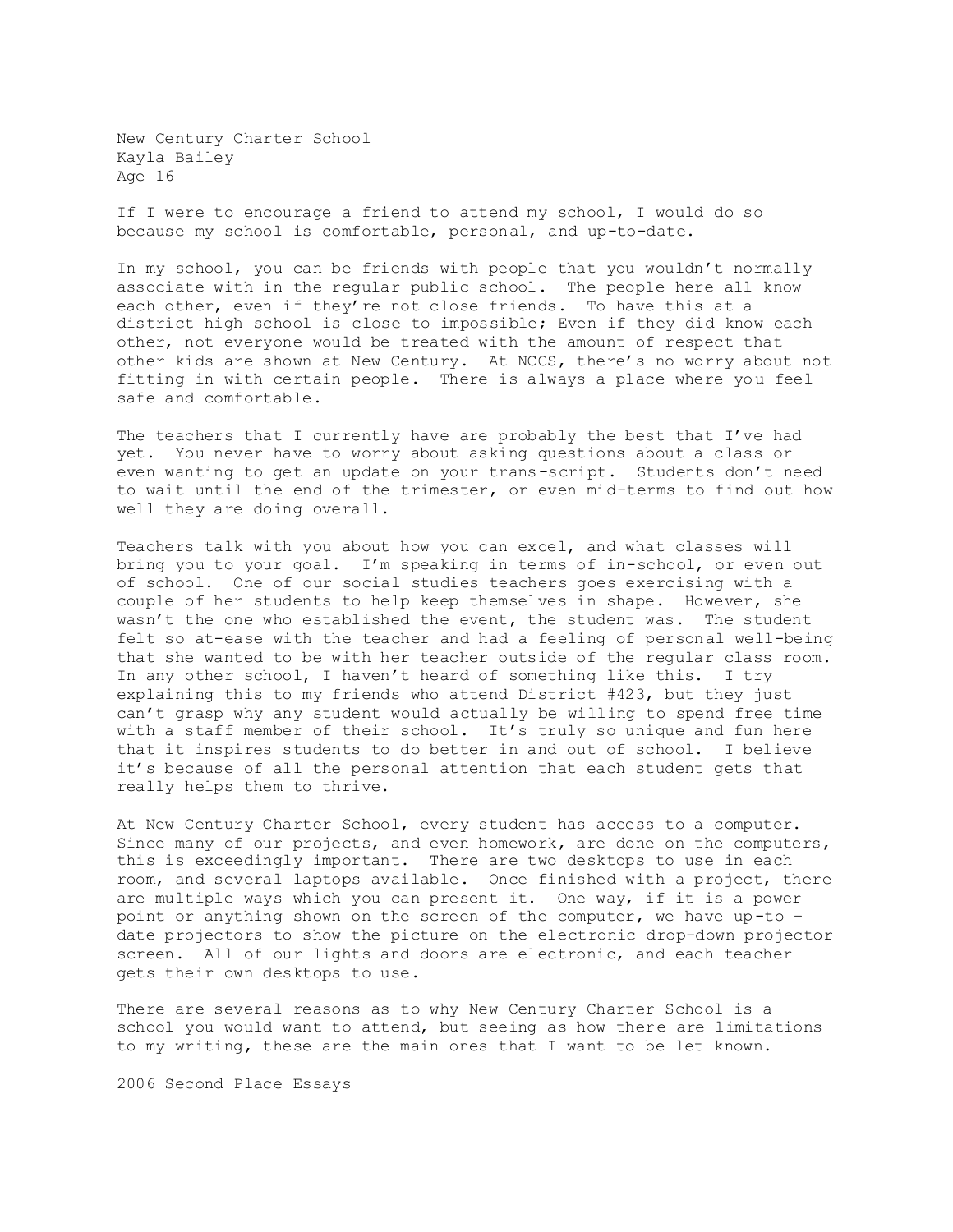Elementary Division

Why I Think My Friend Should Attend PACT Charter School Noah Jacobson Age 9

I think my friends should go to my school because the teachers always put in a great effort to make learning fun.

I like how our school has communications sheets to share what we learneded each day. I also like that our school has creative writing contests. I have written stories about The Amazon Rain Forest, My Father, and The Roman Empire. I think it's awesome how our school does a symposium each year. Every year for one week, we turn our school into whatever our subject is about, such as The Roman Empire, and The Amazon Rain Forest. I always learn a lot from it. It's cool how our school has a for day school week. We also have Spanish class. That's always fun! The parents can volunteer as much as they want at our school. We can go above our grade level if we are doing well in math and writing, which is good because students are challenged.

I have given several reasons why I think PACT is such a great school. You'll get a good education.

CCL<sub>A</sub> Quenikki Ternoir Age 10

C.C.L.A. has changed my life at my other school I used to say mean things to other students. Now, I learned that saying mean things are wrong. I like this school a lot better because at M.I.T. it was creep walking around that school. At this school, I get welcomed from kids that have been here at C.C.L.A. Plus we have more field trips here, and there are nice children. I have a wonderful teacher, and a lot of cool friends. There are no uniforms. You can wear anything you want to wear. And we are about to move into another huge school. I like C.C.L.A. because There are so many things you can do. They don't just give you a worksheet they do activites. I really Think CCLA is the Best place to be. The kids don't judge you on how you dress, and we get to have every single day. The Adults treat you as their children. If you get in trouble, you go to the front office or you write why you do what you did wrong. There is a lot of cool kids here. If you get hurt five kids come to help you. Most schools some kids don't come to help you. They just sit there looking at you.

Now, about Ms. O, our principal. She's a nice lady, makes you laugh, takes you places, and most of all she invites you to her house. Ms. Ryan, our teacher, she nice too, although we do not do cursive it's still okay. Ms. Ryan is a nice lady she helps me do my work.

Middle School Division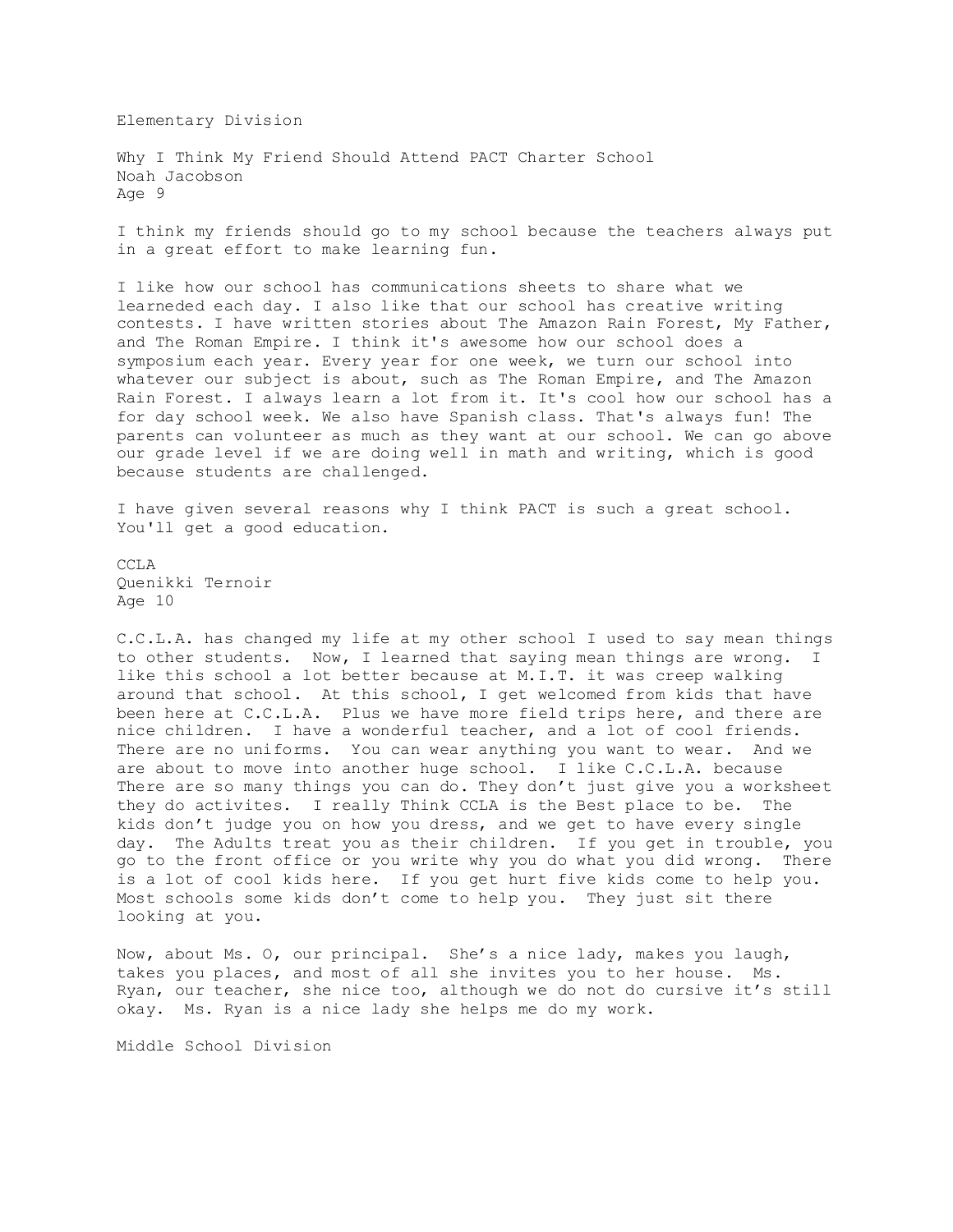Northern Lights Community School Austin Koppelmann 7th grade

I would encourage a friend to come to this school because it is different from any other school I have attended. There are three things I really like about this school: physical recreation time, taking trips, and the learning environment. My favorite part of the day is recreation time, which is our physical education time. We have a variety of options to choose from during recreation time. Some of these include the YMCA, playing dodgeball in the buy, and softball outside. My favorite is going to the YMCA to play with our basketball team. We have played basketball against a Duluth team, and we lost, but it was fun going to their school and meeting new people.

One exciting part of our school is that we get to take a lot of trips. One trip I went on was the Audubon Center in Sandstone, MN. It was so much fun there. I learned how to survive in the woods and how to use a compass. We also had a low-ropes course that helped me trust other people from our school. They had very good food there, too. How I see it, on every trip you go on you learn something new. That's why I go on trips. I plan on taking more trips with my school as they are offered.

My favorite thing about my school is the learning environment. This school is project-based, so we do not have to learn right out on books all of the time. We get to choose what we learn and when we want to learn it. It is more hands-on and not so much pen-and-paper. It is a better way for me to learn that going over worksheets again and again. We are not expected to sit still and be quiet all day long. We get to talk to other people if we need help while we are working. Everyone in this school pretty much knows everyone else. Everyone has his own advisory that is kind of like a homeroom. During advisory time, we talk about what we are doing for rec. time, we journal, and talk about what is going on during the day and/or week. My advisor checks in with us every day, and if I need help he helps me. In this learning environment, I feel less stressed than my old school.

In conclusion, I would encourage a friend to come to this school. All the kids here are nice. It does not matter what you do, you are still accepted at this school. My school is fun, buy you also have to try hard and participate in order to make it fun. I am going to be at this school for the rest of my school days, and I am happy that my mom found it and let me come here.

PA School Ana Lopez Age 12

Are you mad at your teachers because they say they are going to teach you the right way? Well, if you go to P.A. your live will change for ever. The thired reason is that you will learn math. The second reason is you well now sacail studies. The thired reason is that P.A. is a fun school. Here are more detaile.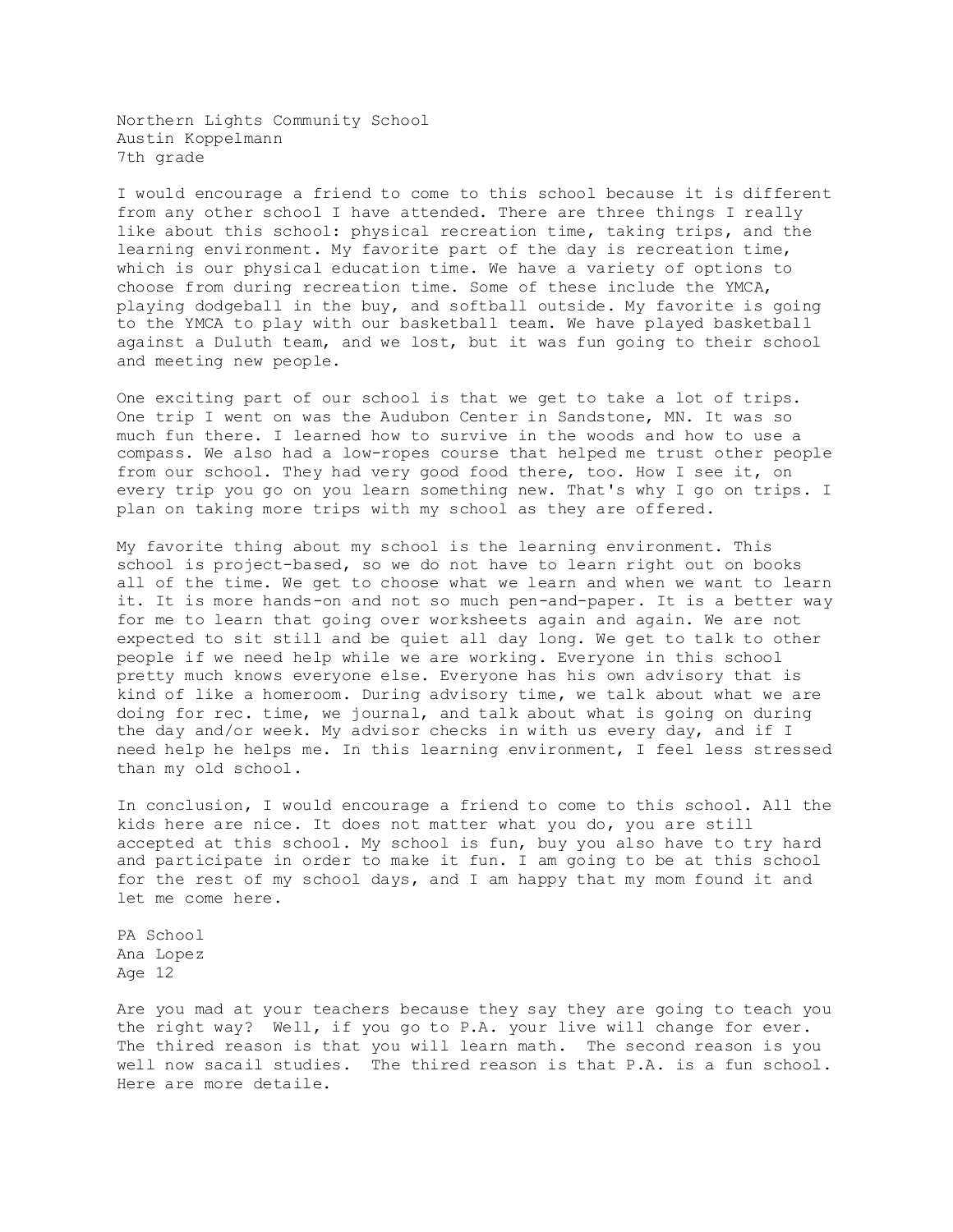The first reason is how you learn math you can learn your muitipllication you can also learn your division and you also learn prime factolization.

The second reason you can learn sacial studres. You well learn that Crispus Attucles was the first man to get killed in the revolutiongry war. I learn that sumerrisans lived in small mud brick house at the eage of the city.

The last reason is why P.A. is fun. I have more fun because the kids in the School are nice they are also good friends to you. You can have fun because you will feel more safe.

So that is how I learn in P.A. I learned math and sacail studie also a leared to have friends. So if you went to learn more you should go to P.A. School.

Partnership Academy Kevin Zanudo Age 11

Are you tired of your school because it's boring, dirty and no one will help you with your problems? Well, I will give you three reasons why you should send your child to a charter school. The first reason is its fun, second it's clean, and finally you can tell our teachers if your having a problem. Ready my essay and it will tell you why you should send your child to a charter school.

The first reason why you should send your child to Partnership Academy is because they will enjoy theirselves. At the end of the month PA has a raffle and they raffle prizes like folders. In math we play math games like multiplication baseball. In SFA we play vocabulary charades where you have to act out the words. On our free time if we pass all our tests we get to play on the computers.

The second reason why you should send your child to PA is because it's clean. The bathrooms are cleaner than others by not having paper towels all over the floor. The hallways are so quiet you could hear a pin drop. The classrooms are neat and organized. The uniforms are neat and tidy.

Finally, the last reason why you should send your child to PA is because if your having a problem you can tell one of our teachers. If your having problems at home you can tell one of our teachers and they will help you immediately. If someone is picking on or bugging your child the teachers will make sure that it stops. Finally our teachers will do their best to help you with any problems, just like your part of their family.

These are my three reasons why you should send your child to PA. The first reason is because your child will enjoy theirselfs, second is it's clean and finally if your having a problem you can tell one of teachers. I think the choice is clear that PA is the way to go.

High School Division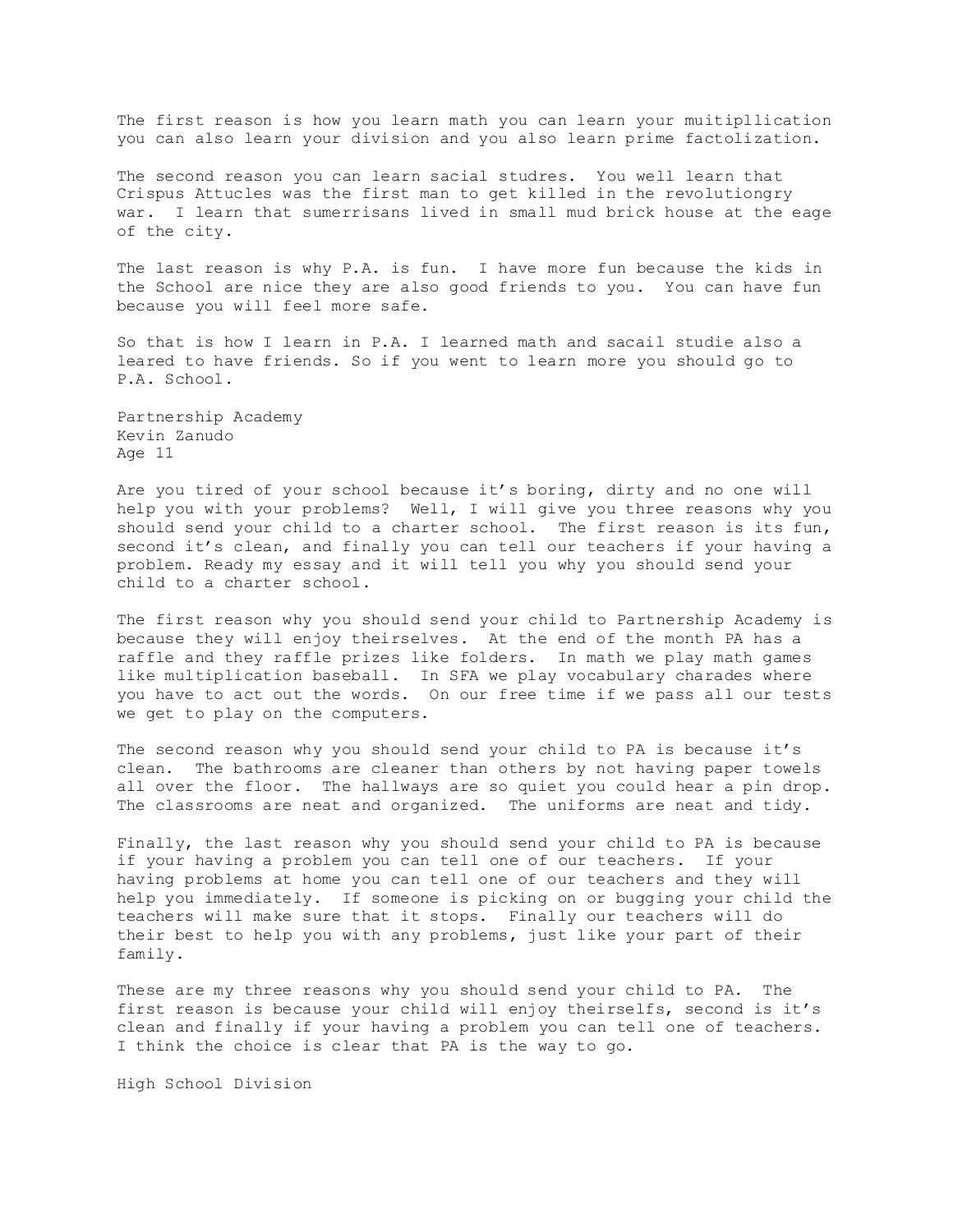Northern Lights Community School Nathaniel Hassell Age 15

Hi, my name is Nathaniel Hassell and I attend Northern Lights Community School in Warba, Minnesota. I am starting my high school years at Northern Lights as a ninth grader. I wanted to participate in this essay contest because I wanted to share how my first year at a charter school has changed my life.

In fall of 2005 Northern Lights opened and has given students a new opportunity to be educated in a non traditional school environment. I am excited to be one of the students involved in the first year at Northern Lights. My school is a project based charter school in which I have a big part in how I want to learn and still meet all the high school graduation standards.

At my old school I was tested for learning disabilities and my parents realized with the results I was going to struggle in my learning. Being placed in special classes made me feel dislocated from my friends and fellow classmates. I managed the adjustment but in either grade I was retested and passed by only just barely. They placed me back into mainstream and I was lost easily and struggled once again. My mom fought the system to get help for me in high school but lost the battle. Now it was my decision on where to go when we heard about the new charter school opening. All she asked me to do is give it my best and she would back me up. I chose Northern Lights.

I now have a say in how I learn and what I learn. I can take my time and I do not feel lost. I am comfortable in my learning. Classes are smaller and Advisors are very supportive. My grades have greatly improved and I am succeeding in being the best I can be. I feel good about myself. I am not being compared to my brother and sister who succeeded in their ways, I am me and the staff appreciates me for who I am and are there to help me succeed in my ways. I am glad I made this choice because I am succeeding I ways I did not see myself before.

2006 Third Place Charter School Essays

Elementary Division

Kenwood Edison Charter School Mari Clanaugh Age 10

My name is Mari Clanaugh and I'm ten years old. I'm in 5th grade and I go to Kenwood Edison Charter School. This school has changed my lif because of Math, Working together and more hands on stuff.

The first reason why it changed my life is math. At other schools I whent to, you would just learn how to do a math unit (such as didviding) and never review it again. At Kenwood we learn how to do a unit and review it as part of other units.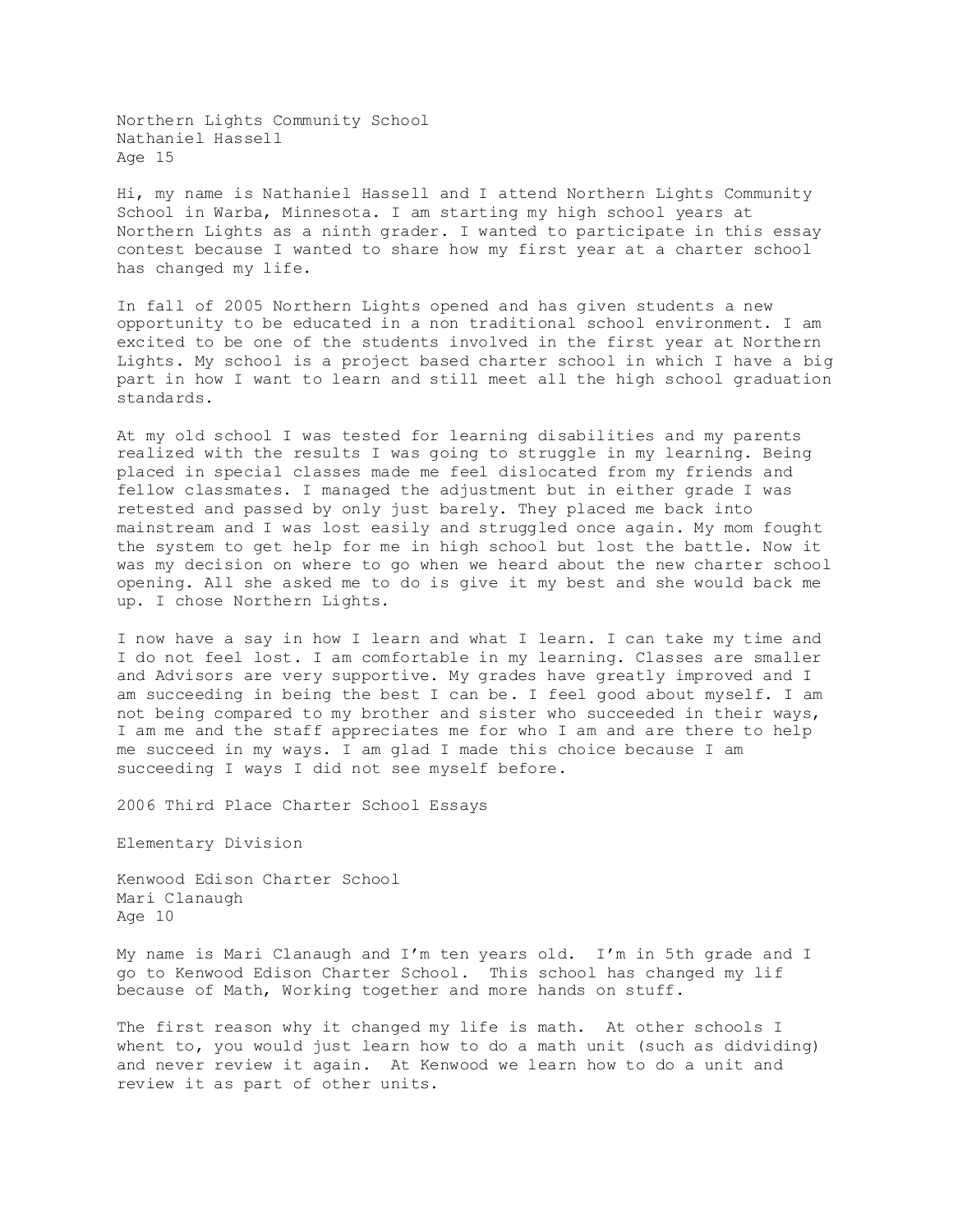The second reason why Kenwood changed my life is working together. I have been to four schools and never work together with my teacher as much as do at Kenwood. My parents aso work with my teachers.

The last reason why Kenwood changed my life is more hands on stuff. In science at other scholls we would talk about the unit and do a worksheet. But at Kenwood we talk about it and the did an experiments on it.

As you can see this school changed my life.

North Shore Community School Taylor Clement

Are you tired of the school you learn in every day? Do you want a more fun learning experience? Well, now you have read the right piece of paper! North Shore Community School is right for you! I'll tell you a couple of interesting this that our school has. Trust me, you'll be surprised!

First of all do you like to go outside? Well, we have many learning things outside. One is a greenhouse with a pond and fans and plant areas for each class. We also have a Nature Trail made by a sixth grade class and our old principal. The Nature Trail has two shelters, benches and a creek. We also have a fully equiped playground with three slides, two swingsets, a tire swing, a tetter-totter and monkey bars.

Alast but not least, are you far from your school? Do your parents have to drive you from Duluth to Two Harbors or farther? Well this will make you happy. North Shore Community School is between Two Harbors and Duluth and closer to Knife River. Also, it has all of the basic routes to Homestead Road, McQuade Road, Highway 61 and Derquist Road. It's a great spot.

I hope that you are excited to come to our school now. Are you surprised at all? You should be! Our school is the best school that I have ever been to that keeps you safe and has great teachers. You'll have a great learning experience here.

Come Grow and Learn at My Charter School David McLaughlin Age 10

I would encourage a friend to attend my charter school because we have opportunities to move up levels in certain subjects for example our math classes are all at the same time throughout the school. So if you need a little help or need to be challenged you can make these changes without it affecting your class schedule. We also mix grades together so if you do need help or you do advance, nobody thinks anything about it and we all just accept it. I like how our school mixes grades because it lets us help kids who are younger and be helped by kids who are older. I know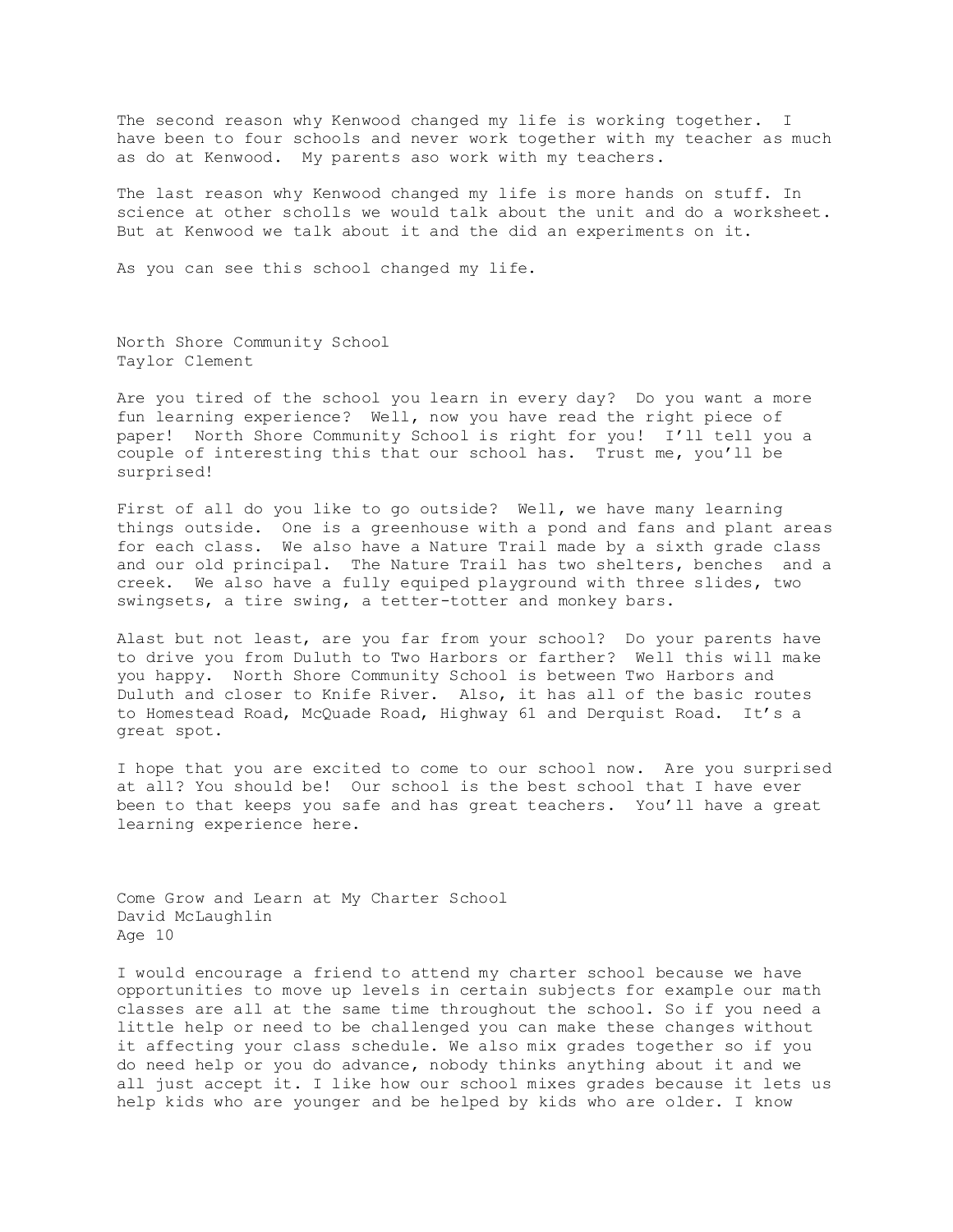what it feels like to be helped by older kids, so that helps me to remember to be kind and patient with the younger kids.

I like how our school gives character awards for things like honesty, kindness, respect, and trustworthiness. It makes me feel really good about myself when I get one of these.

I love our charter school. It's a great place to grow and learn and I've learned alot about myself too.

```
Why a Friend Should Come to CPA
Selam Tesfatsion
Age 9
```
Why a friend should come to CPA? (Community of Peace Academy). Well I could answer that for. First of all CPA is a big school and it has a matching church called St. Patrick Church so CPA is blessed. I've been in CPA for five years and nothing has changed since then. The best thing about our school is students especially the basketball players because if they don't win they say good job! and they don't walk away mad. Because of CPA I will pass 4th grade and up even college and get a fantastick job! All you kids out there might think school is boring but not CPA! So get your backpacks and books and get ready to learn! Parnets should be happy because in no time your kids will be in college! Thank you for listening! BYE!

Middle School Division

Why Do I Encourage Friends to Attend St. Croix Preparatory Anne Gutierrez Age 14

I can remember walking through the vacant building, which in two months would soon become my school. The idea seemed too obscure and unbelievable. Only six months before it had been a thought floating around our kitchen table. But now, in my second year participating as a student in St. Croix Preparatory Academy I find that the once vacant grocery store was where I met an amazing group of friends and outstanding teachers. It is the place where I have had the opportunity to learn new and interesting subjects, and where we as a class have created our memories. There are many reasons I would encourage a friend to attend St. Croix Preparatory Academy. Here at St. Croix Prep it isn't your usual school, which makes students so endeared to it. The experience of walking through our compact little hallways greeting fellow students, kindergarten through eighth grade, allows you to feel the secure feeling of our little community created at St. Croix Prep. It is the perfect way to start out the day. When most students, including myself, were first informed about the dress code of wearing uniforms they were¿bummed! But the uniforms add another reason why the atmosphere of our little school is great to be in. The equality we are given by wearing uniforms causes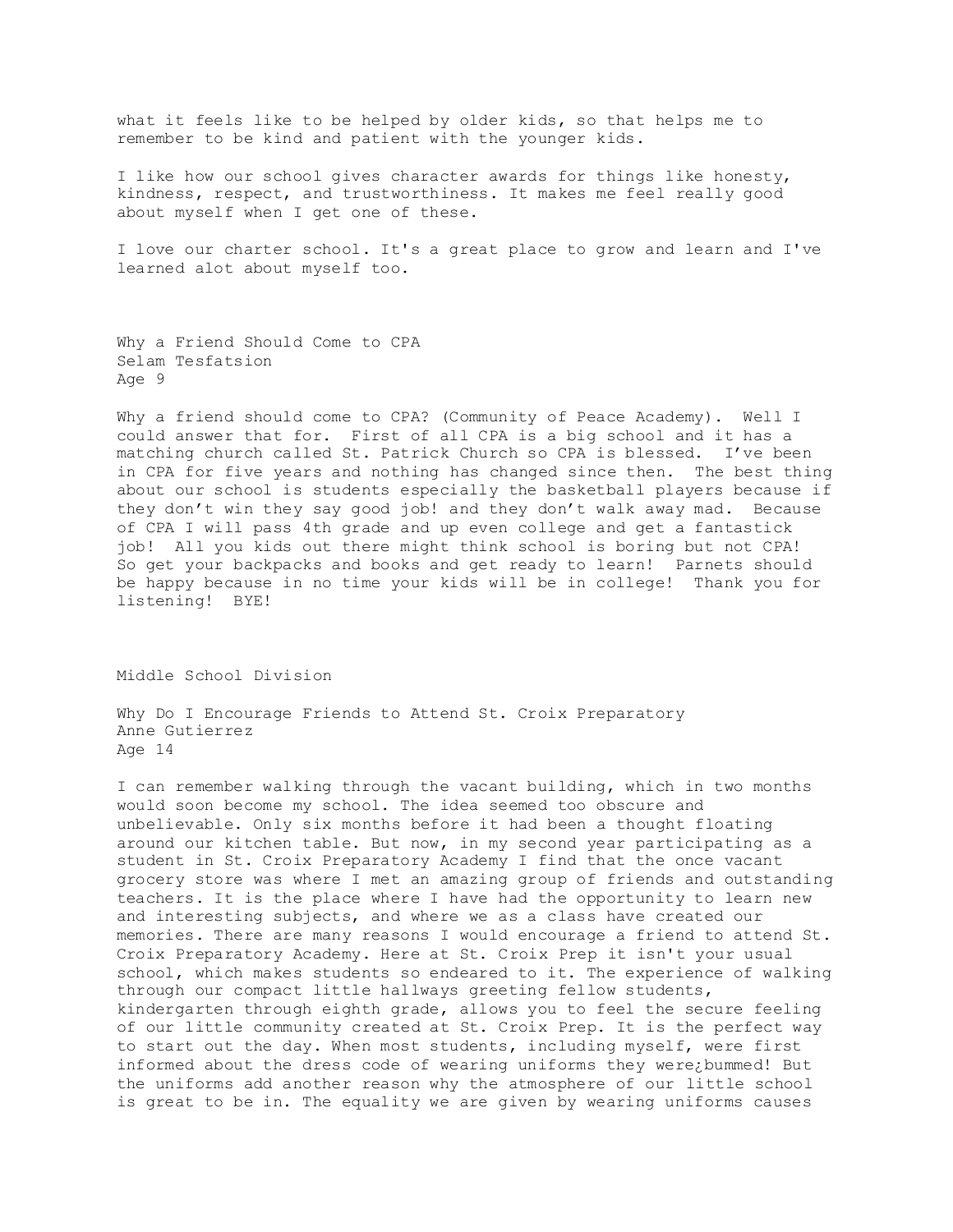you to become a stronger and more confident person. We don't recognize people by their clothing, but by their personality. It allows us to create a healthier and more focused learning environment. There are numerous things that are taught at St. Croix Prep. Now only is there a lot to learn, but there are an awesome group of teachers. The teachers give you a reason to be excited to learn! The teachers and the atmosphere at St. Croix Preparatory Academy allow students to enjoy their selves, meet and be with many friends, and teach the students the love of learning! St. Croix Preparatory is a school students feel comfortable in and is highly recommended on my behalf.

Northern Lights Community School Katie Stangel Age 14

Attending my charter school has changed my life a lot! I am not the type of person who likes deadlines and having no fun. The teachers here understand that I have many activities going on at home, school, and in the community. So, assigning homework is not a priority. Once of my advisors at my charter school, Julie, is the best. She will listen to any problems that I have, or just have a conversation with me. Just about anything I need - except money - she'll try to help me out.

Before I came to the charter school, I was overwhelmed with too much homework, and was falling being in most classes. I feel I am learning more now because the teachers have time for me, unlike other schools I've attended. The teachers and advisors understand that kids learn and do schoolwork at different paces. I can still get things done, but I don't feel rushed or put-down.

It is way easier to get along with other kids here, too. We are mostly like a small town. At any other school, no matter what, I would get in trouble even if someone else started it. With only a little help, I can take care of issues on my own here.

My mom says that she has never seen me so happy. Everyday I want to go to school and am excited about it! There are surprise speakers with new stuff to do and learn on a lot of the days. Our recreation choices are different everyday. Also, new people are always volunteering their time to come in and work with us. For example, today, two people from a paper making company came in and talked about logging and planting trees. We made recycled paper. Last week there was a puppet-maker who taught us how to make awesome character puppets. Another day, a guy showed us how his car runs on vegetable oil. It was really interesting because his son is in Iraq, and he wants to be done with war - so he saves on gas.

I think this charter school is great for people who struggle with schoolwork, like me, and for people who can do schoolwork easily, too. I am almost positive that a charter school could change a person's mind about how fun and interesting school can be - with less deadlines.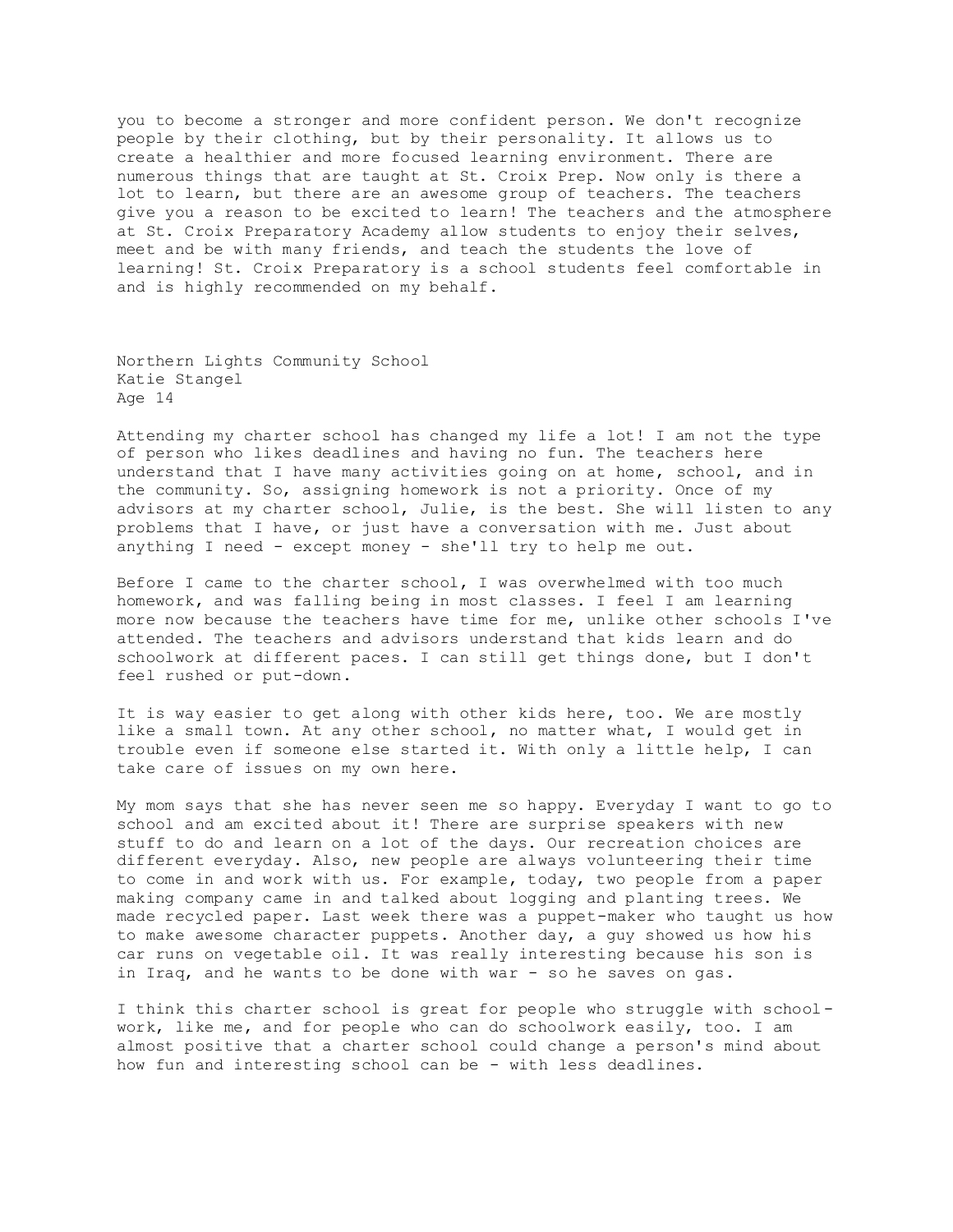High School School Division

New Century Charter School Brittany Eckstein Age 17

I have been going to New Century Charter School since the start of my eighth grade year, and I have seen many changes in myself since then. I was first introduced to the Charter School when my cousin told me about project based learning. She told me about the fun atmosphere at the school. I was really interested because I wasn't happy with the school I had been going to, and I wanted to try a new method of learning.

In January 2003, my cousin brought me to the charter school as a visitor, so I could see firsthand if the charter school was really for me. I loved the school. I loved the people. I loved the idea of project based learning. My school is not like a traditional high school although we do have core classes. These classes are like traditional classes that other schools have. We also have 'project times' throughout our day. By doing projects, students have the opportunity to learn about anything, and while the process definitely isn't easy, it's always rewarding in the end when we earn project credit.

New Century has brought so many opportunities into my life. Before I came to New Century, I had completely lost interest in school, and I wasn't involved in much of anything, especially anything school related. I was an average student, but it got to the point where the longer I stayed at my old school, the less I wanted to get out of bed in the morning.

My first day at New Century felt like I started a new chapter of my life. The first week I made a lot of new friends, and I liked al my teachers. I was eager to learn new things. When I look back at myself at the days in my old school, and I look at my life now, it's like seeing a completely remodeled person. At my old school my grades were average; at New Century I am doing above average in most of my classes. Also, I am now active in extra-curriculars and clubs at school. I tried out for student council, and I was elected to represent eighth through tenth grade, and I currently serve as Treasurer of the Student Council. I taught two student-led seminars, one about Birthright, and the other one I led was a Debate Team. Forty students joined my Debate Team, and twelve girls joined my Birthright Class. I even planned a field trip for all of the girls in my class to take a trip to Birthright. I bought and donated baby clothes and baby blankets to Birthright. Also, I started writing for a charter school paper called "The Charter News". I wanted to be heard in a positive way, so when the controversy concerning the life of Terri Schiavo was put in the hands of Congress, I decided to do something about it. I was against Terri's feeding tube being removed, so I went on the internet and found phone numbers and email addresses of the Members of Congress, Jeb Bush and House Majority Leader Tom Delay.

I wanted to speak primarily for those like Terri, who cannot speak up for themselves, and I wanted to be a contender for the right to life.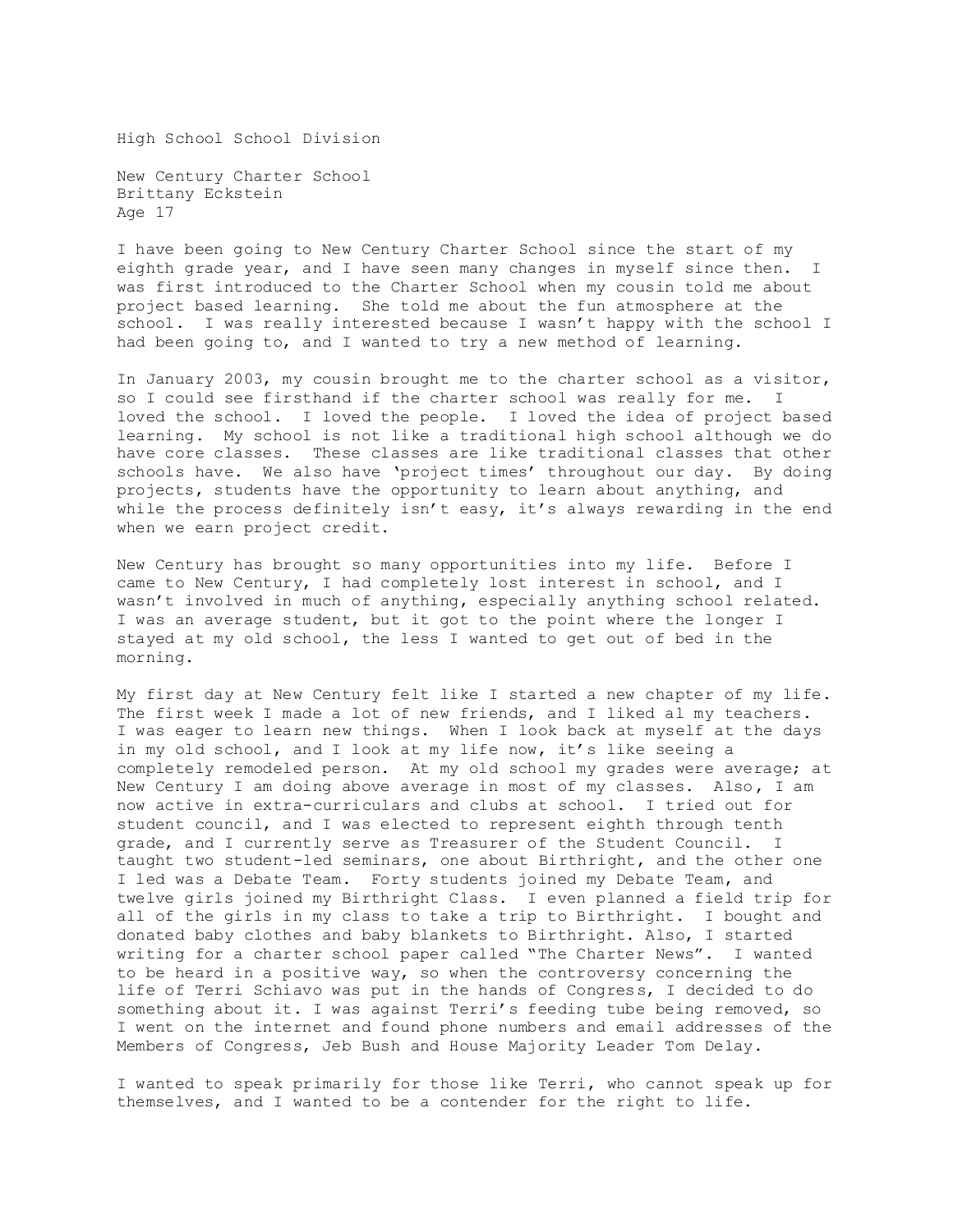Since going to the charter school, I have matured into a candid young woman. I have found my true outlet – expressing myself through words. I never realized that I wanted to be a writer, or that I would even be able to express myself to the fullest of detail through writing. I feel like New Century has showed me the best of al that I have to offer.

In 2005, I was nominated by two teachers at my school to become a Student Ambassador through a program called People to People. I was in complete awe and so honored to be nominated for such an outstanding position. After being nominated, I had to go through a process in which Delegation Leaders from the Ambassador Program interviewed anywhere from sixty to two-hundred students, to see how many kids would qualify to e Student Ambassadors. Needless to say, I was chosen out of forty kids, and from there on, I was on my way to becoming a Student Ambassador for the United States. My delegation went to the British Isles in June 2005. It was my first time being on a plane, and I was terrified. But as I sat in my seat on the plane, I kept thinking about all that I have been through, and everything that I have accomplished. I knew that I couldn't turn back. I had to see the world and all it had to offer me. I had to see what I could offer the world through all the experiences New Century has shown me.

Just getting on that plane showed bravery, but about two weeks after my delegation arrived in the British Isles, the London Bombings occurred. It was the scariest thing that has ever happened in my life. Luckily, my group was in Scotland at the time, but it was terrifying to know that just days before the bombing, my delegation had been on the London Underground. It could have been me that day, and I am so thankful I am still here.

All of the proud moments of my life have so far been because of New Century. There are so many positive changes that have surrounded my life in the past two years. I am much more outspoken. I am politically active. I love being involved in student council, and other school activities. I have found my preferred career choice. I found the best way I can express myself, I have seen parts of the world and at seventeen years old, I can say that I have been a Student Ambassador and a voice for the United States. I've even survived a bombing!

Most recently, I adopted a boy from India through a program called "Compassion International". He is nine years old, and his name is Tapana. I send him \$32.00 a month, it doesn't seem like a lot, but it pays for school supplies, clothing for him and his family, food, and church activities. We have a unique relationship, because I am able to write letters to him, and a translator translates my English into Hindi for him. His teachers in India send me his report cards and tell me how much of an impact I have made in Tapana's life. Currently, I haven writing for a local newspaper, and I am hoping to get my column started soon. The reason I adopted a boy in India is because I have learned to be charitable.

I speak for the right to life because I have learned to be appreciative. I found my chosen profession because I was blessed with great teachers.